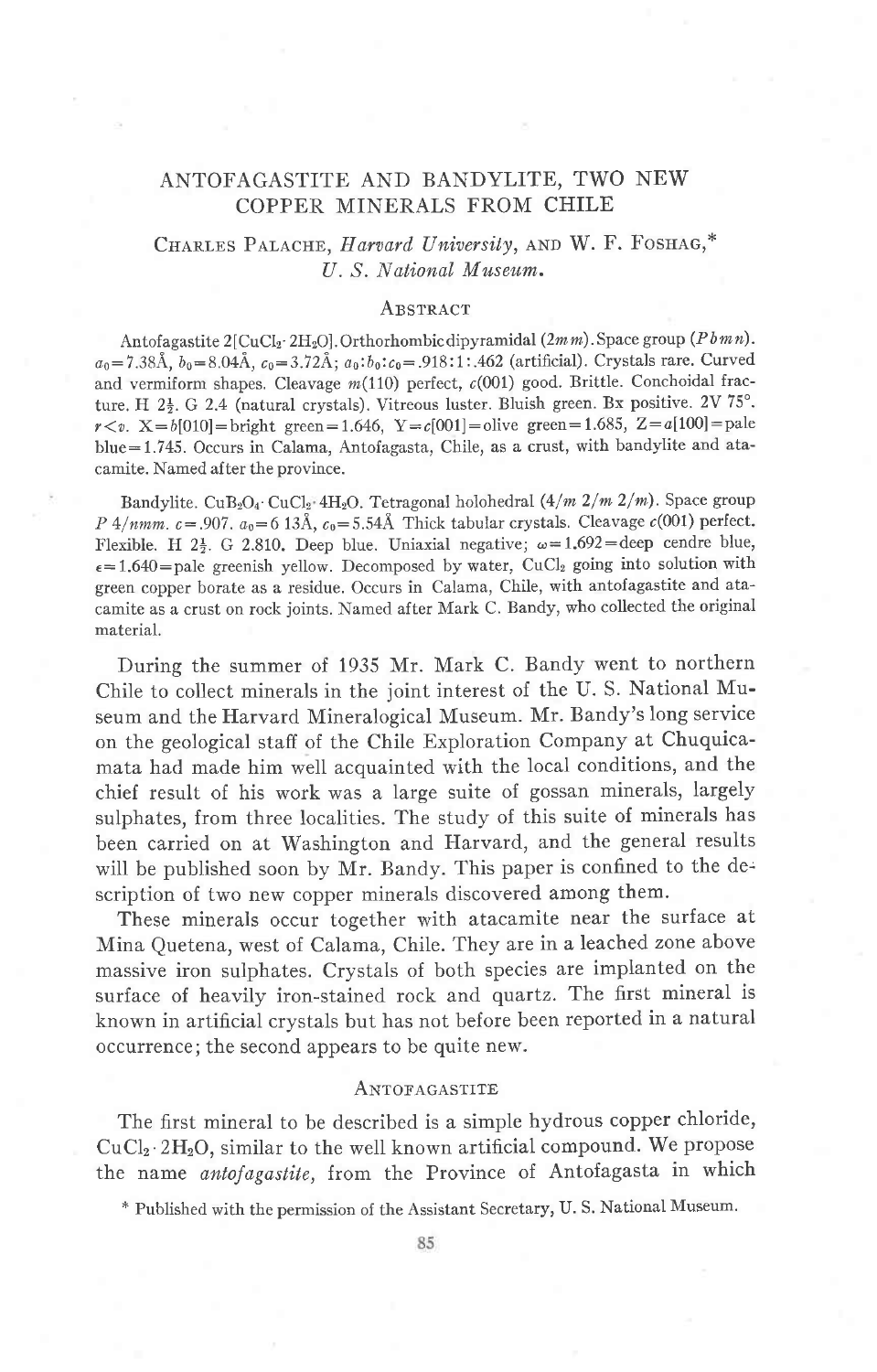Calama is situated. It forms lichen-like splotches on the rock. The center of these splotches is occupied by small deeply grooved spires up to 5 mm. long, often bent or entirely recurved, much in the manner of some gypsum, chalcanthite or similar soluble salts. About these columnar masses are areas of lighter colored efflorescence; other areas are little more than stain.

Chemical properties. Antofagastite is a hydrous chloride of copper,  $CuCl<sub>2</sub>·2H<sub>2</sub>O$ . This is the common laboratory hydrate but has never before been reported in nature. A small but carefully picked sample was available which, except for a slight admixture of gangue, was pure and homogeneous. The analysis of this material yielded the results given in Table 1.

TABLE 1. ANALYSIS OF ANTOFAGASTITE FROM MINA QUETENA, CALAMA, CHILE

|                                |       | п     |
|--------------------------------|-------|-------|
| Insol.                         | 0.95  |       |
| Cu                             | 36.89 | 37.22 |
| Fe <sub>2</sub> O <sub>3</sub> | 0.20  |       |
| CaO                            | 0.15  |       |
| MgO                            | 0.04  |       |
| Сl                             | 40.68 | 41.52 |
| H <sub>2</sub> O               | 20.81 | 21.26 |
|                                |       |       |

I Analysis of antofagastite from Mina Quetena, Calama, Prov. of Antofagasta, Chile. William F. Foshag, onalyst.

II Theoretical composition for  $CuCl<sub>2</sub>·2H<sub>2</sub>O$ .

Pyrognostics: Antofagastite is easily and completely soluble in water to a pale blue solution and in ammonium hydroxide to an intense blue solution. Before the blowpipe it fuses easily, coloring the flame green, blue near the assay; in a closed tube it yields water and fuses easily, recrystallizing to a yellow or light brown anhydrous chloride.

 $C<sub>rystallography</sub>$ . A few measurable crystals were found which gave the angles contained in Table 2. The elements calculated from these angles are very close to those previously determined on artificial crystals of this salt.<sup>1</sup>

Antofagastite is orthorhombic dipyramidal.

 $a:b:c = 0.9177:1:0.4631.$  $p_0: q_0: r_0 = 0.5046 : 0.4631 : 1.$ 

The structure lattice has been determined recently by Harker.<sup>2</sup> The

<sup>1</sup> Marignac, Mem. Soc. Phys. Geneve, vol. 14, p. 219, 1855; and Groth, Chem. Cryst., vol. 1, p. 238, 1906. Artificial crystals:  $a:b:c=0.9174:1:0.4643$ .

<sup>2</sup> Harker, Zeits. Kryst., vol. 93, p. 136, 1936.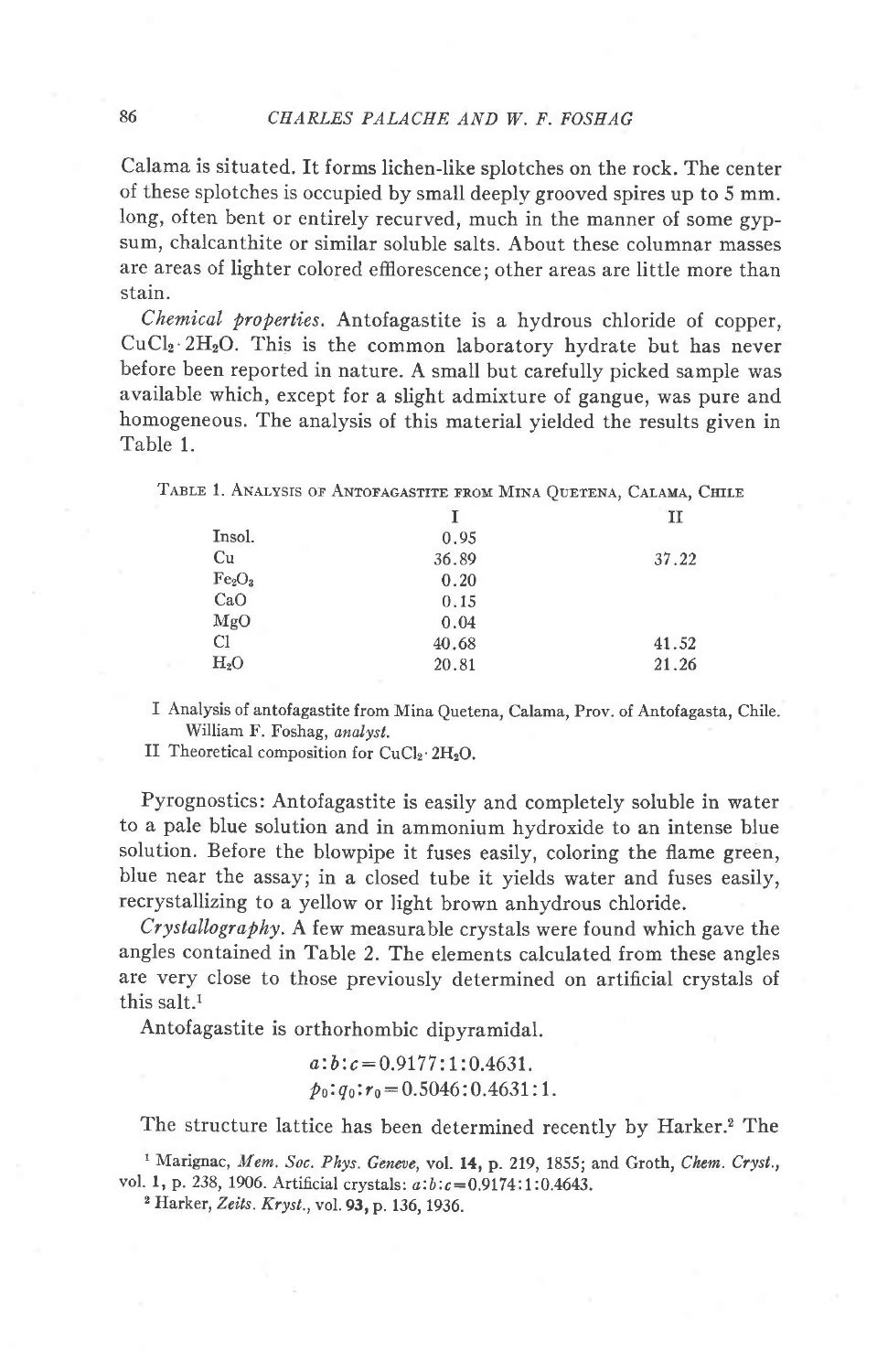|            |        |                     | TABLE Z. ANTOFAGASTITE. MEASURED AND CALCULATED ANGLES |          |       |        |
|------------|--------|---------------------|--------------------------------------------------------|----------|-------|--------|
| Forms      |        | Calculated          |                                                        | Measured |       | No. of |
|            |        | φ                   | ρ                                                      | Φ        | ρ     | faces  |
| $\epsilon$ | 001    |                     | 0°00'                                                  |          | 0°00' | 2      |
| b          | 010    | 0°00'               | 90 00                                                  | 0°00'    | 90 00 | 11     |
| a          | $100*$ | 90 00               | 90 00                                                  |          |       | -      |
|            |        |                     |                                                        |          |       |        |
| m          | 110    | $47\;27\frac{1}{2}$ | 90 00                                                  | 47 28    | 90 00 | 9      |
| t          | 520    | $69\,50\frac{1}{2}$ | 90 00                                                  | 69 49    | 90 00 | 8      |
| q          | $103*$ | 90 00               | 9 3 3                                                  |          |       |        |
| r          | $101*$ | 90 00               | $26\;46\frac{1}{2}$                                    |          |       |        |
| Z.         | 301    | 90 00               | 56 33                                                  | 90 00    | 56 38 | 3      |
|            | 111    | $4727\frac{1}{2}$   | $34.24\frac{1}{2}$                                     | 47 20    | 34 12 |        |
|            |        |                     |                                                        |          |       |        |

\* Forms found only on artificial crystals, together with  $c$ ,  $b$ ,  $m$  (see footnote 1).

unit cell has dimensions  $a_0 = 7.38$ ,  $b_0 = 8.04$ ,  $c_0 = 3.72$ ;  $a:b:c = 0.918:1:-$ 0.462. It contains  $Cu_2Cl_4 \tcdot 4H_2O$ . Space group (P b m n).

Physical properties. Antofagastite is brittle with a conchoidal fracture and a perfect cleavage parallel to  $m(110)$ , good cleavage parallel to  $c(001)$ . The specific gravity is 2.4, determined on natural crystals. Hardness 2.5. Luster vitreous. Color bluish-green to greenish blue with at times a yellowish tinge.

|                          | n(Na)            | Positive          |
|--------------------------|------------------|-------------------|
| $X = [010]$ bright green | $\omega = 1.646$ | $2V = 75^{\circ}$ |
| $Y = [001]$ olive green  | $\beta = 1.685$  | r < v             |
| $Z=[100]$ pale blue      | $\gamma = 1.745$ |                   |

#### **BANDYLITE**

For the second species we propose the name bandylite, in honor of Mark C. Bandy, mining engineer, who collected this material and who has made a study of the sulphates and related minerals of the locality from which these two new species come.

Bandylite is tetragonal and occurs always in crystals and crystal aggregates. The crystals are sometimes attached to the rock as symmetrical pseudocubic or tabular individuals. More commonly a single distorted crystal, or cluster of several subparallel individuals spreads out in an irregular or circular button-like or lichen-like group. The crystals in these groups are much flattened parallel to the base or to the face of a pyramid. The groups are sometimes isolated, or sometimes united to cover considerable surfaces. They rest either on joint faces of altered volcanic rock or the walls of narrow cracks in vein quartz. Occasionally crystals of bandylite are implanted on iron-stained quartz crystals in vugs of the veins.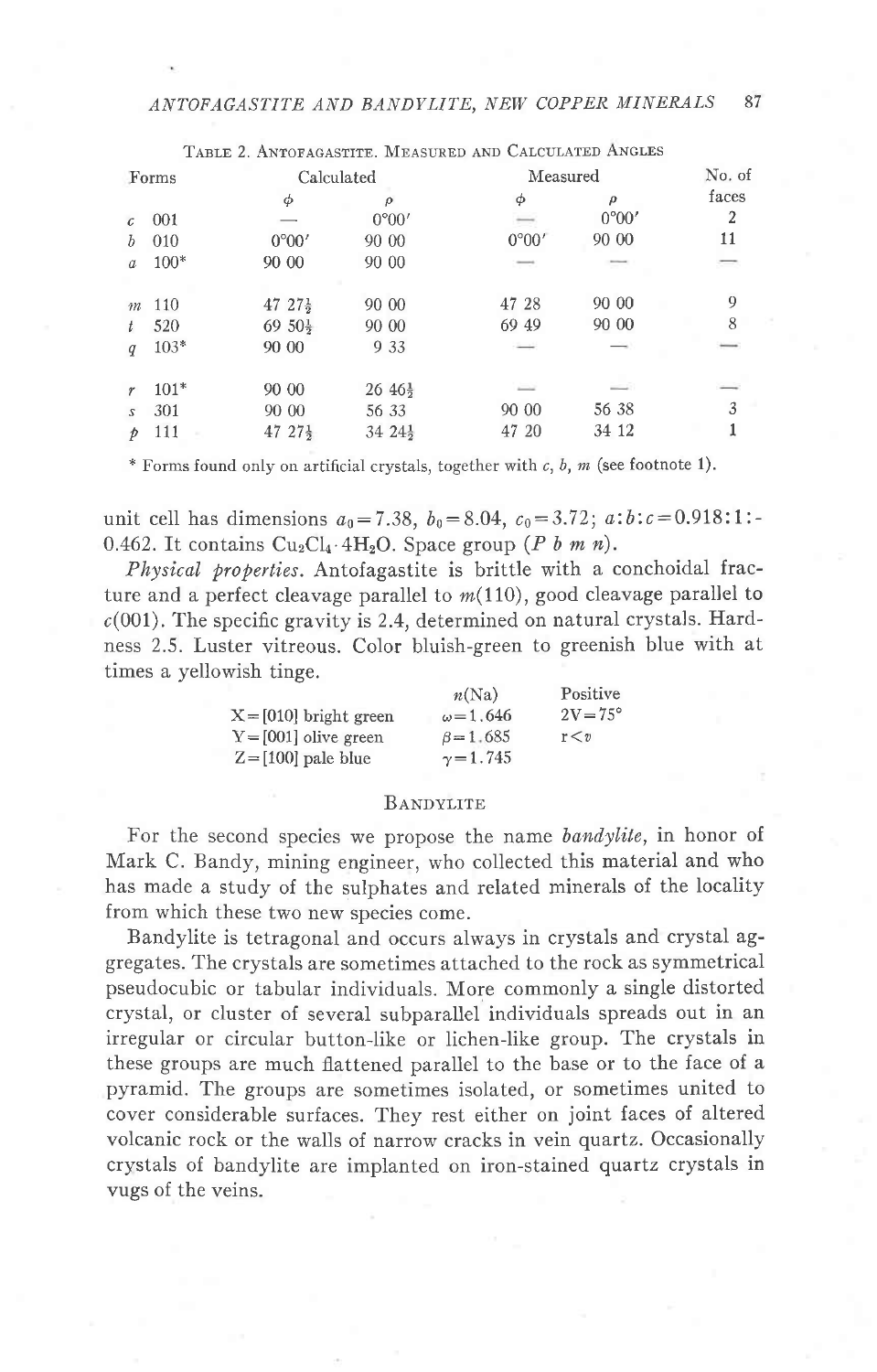$Composition$ . In order to obtain a suitable sample for analysis the material had to be carefully picked by hand under the binocular microscope. In this way a satisfactory sample was finally obtained, containing only a small per cent of admixed gangue but contaminated by a few per cent of antofagastite and atacamite. Analysis of this material yielded the results given in Table 3.

|                                | TABLE 3. ANALYSIS OF BANDYLITE, CALAMA, CHILE |        |       |
|--------------------------------|-----------------------------------------------|--------|-------|
|                                | Ι                                             | П      | Ш     |
| Insol.                         | 1.84                                          |        |       |
| Cu                             | 34.94                                         | .5498  | 35.74 |
| CaO                            | 0.05                                          |        |       |
| MgO                            | 0.05                                          |        |       |
| Na <sub>2</sub> O              | 0.40                                          |        |       |
| $K_2O$                         | None                                          |        |       |
| Fe <sub>2</sub> O <sub>3</sub> | 0.35                                          |        |       |
| <sup>C</sup>                   | 19.47                                         | .5490  | 19.94 |
| $B_2O_4$                       | 23.35                                         | .2715  | 24.08 |
| SO <sub>3</sub>                | 0.05                                          |        |       |
| $H_2O$                         | 19.60                                         | 1.0888 | 20.24 |
| Sum                            | 100.10                                        |        |       |

I Bandylite, Mina Quetena, near Calama, Chile. William F. Foshag, analyst.

II Molecular ratios from Col. I.

III Theoretical composition for  $CuB_2O_4$  CuCl<sub>2</sub>. 4H<sub>2</sub>O.

The chemical analysis corresponds closely to the composition  $CuB<sub>2</sub>O<sub>4</sub>$ .  $CuCl<sub>2</sub>·4H<sub>2</sub>O$ . The higher ratios of the Cu and Cl, above those of  $B<sub>2</sub>O<sub>4</sub>$ are probably to be ascribed to the admixed antofagastite  $CuCl<sub>2</sub>·2H<sub>2</sub>O$ and to atacamite.

Pyrognostics. Before the blowpipe bandylite colors the flame green, pale blue near the mineral fragment. In a closed tube it yields water and a yellow crystalline sublima te ; in an open tube it yields water and a yellow sublimate that oxidizes black. The mineral is decomposable by water, copper chloride going into solution, verdigris-green copper borate remaining as an insoluble residue. Easily and quickly soluble in ammonium hydroxide to an intense blue solution; more slowly soluble in hydrochloric and nitric acids.

Crystallography. Bandylite is tetragonal, holohedral. Four crystals, including one doubly terminated individual, were measured; they gave excellent reflections and very consistent angles. The readings on nine faces of the form taken as (201) and thirteen faces of the form (111) on the four crystals were employed in calculating the axial ratio.

| Forms  | No. of faces | Mean           |                 | Range    |                                 |  |
|--------|--------------|----------------|-----------------|----------|---------------------------------|--|
|        |              | Φ              |                 |          |                                 |  |
| g(201) |              | $0^{\circ}00'$ | $61^{\circ}05'$ | $+0°05'$ | $60^{\circ}53' - 61^{\circ}11'$ |  |
| p(111) | 13           | 45 00          | 52 06           | $+0.05$  | $51\,58 - 52\,15$               |  |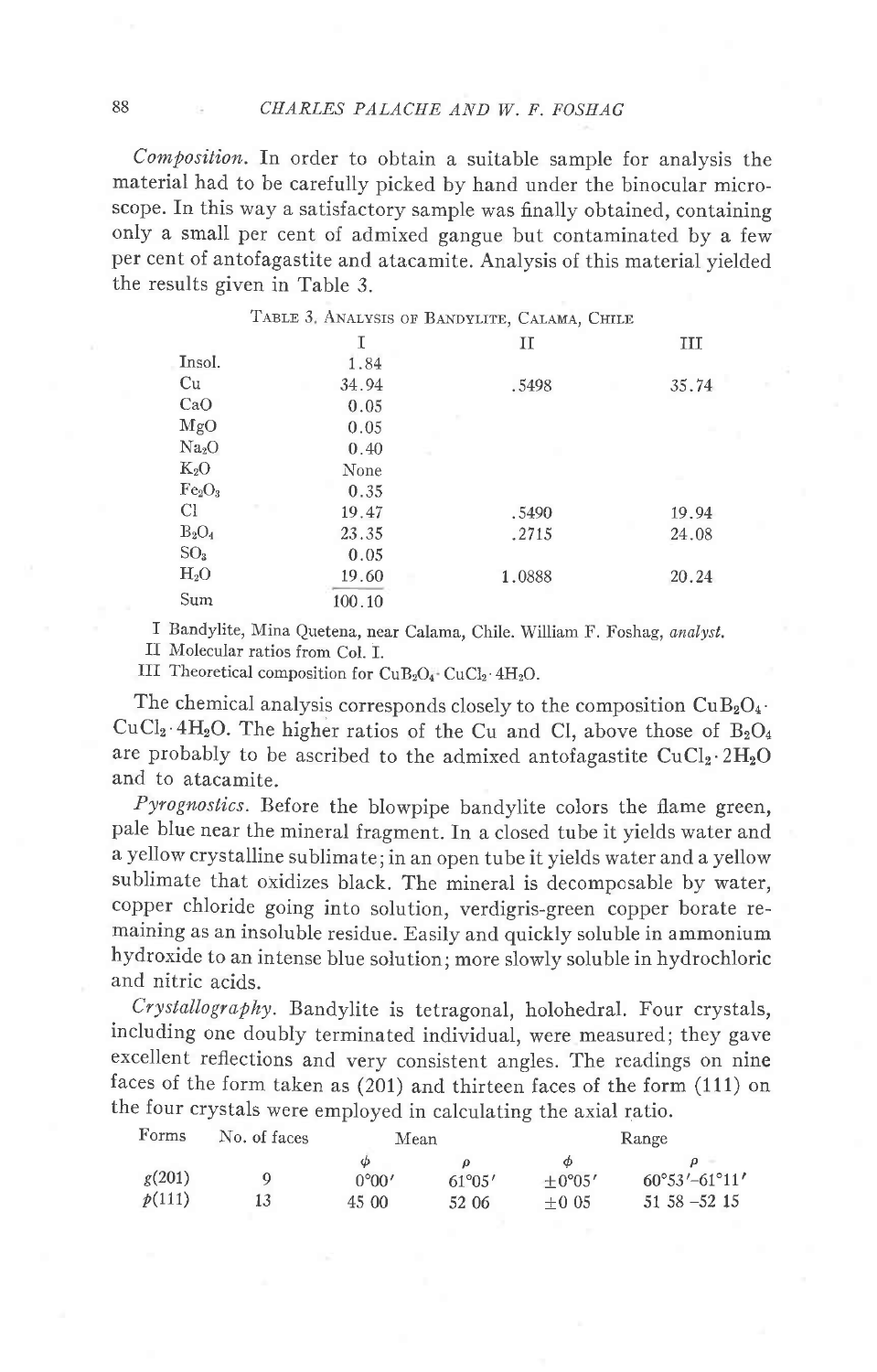From  $(201): c = \frac{1}{2} \tan \rho = 0.9051$  $(111): c = \sin \phi \tan \rho = 0.9083$ Weighted mean:  $c = 0.9070$ 

The cell dimensions of the simple tetragonal lattice, determined by Dr. Berman, are  $a_0$  6.13 Å,  $c_0$  5.54 Å, with  $a_0$ :  $c_0$  = 1:0.904, a ratio in good agreement with the morphological ratio  $a: c = 1:0.9070$ . Since the morphology indicates the holohedral crystal class  $4/m \frac{2}{m} \frac{2}{m}$  the space group is  $P \frac{4}{n m} m$ , fixed by the following observed reflections: hkl all orders present, hk0 only with  $h+k$  even, and 0kl all orders present.

The molecular weight of the unit cell,  $M = 354$ , agrees excellently with that of the empirical formula,  $M = 356$ .

The forms observed and the angles, measured and calculated are contained in Table 4.

| Forms          | Calculated      |                     | $a:c=1:0.9070$  |                     | Measured | $p_0 = 0.9070$  | No. of | Quality   |
|----------------|-----------------|---------------------|-----------------|---------------------|----------|-----------------|--------|-----------|
|                |                 |                     | Mean            |                     |          | Range           | faces  |           |
|                | φ               | $\rho$              | φ               | $\rho$              | $\phi$   | $\rho$          |        |           |
| $\epsilon$ 001 | $0^{\circ}00'$  | 0°00'               | 0°00'           | 0°00'               |          | $rac{1}{2}$     | 5      | very good |
| a 010          | 000             | 90 00               | 0 <sub>00</sub> | 90 00               | <b>.</b> | $\frac{1}{2}$   | 2      | very poor |
| $m$ 110        | 45 00           | 90 00               | 45 00           | 90 00               | $+3'$    |                 | 3      | very poor |
|                |                 |                     |                 |                     |          |                 |        |           |
| $d$ 012        | 000             | $24\;23\frac{1}{2}$ | 0 <sub>00</sub> | 24 31               | $+3'$    | 24°25'-24°55'   | 7      | good      |
| $e$ 023        | 0 <sub>00</sub> | $3109\frac{1}{2}$   | 000             | 31 13               |          |                 | 1      | poor      |
| $f$ 011        | 000             | $42\;12\frac{1}{2}$ | $0\,00$         | $42.17\frac{1}{2}$  | $+5'$    | 42 10 -42 26    | 6      | good      |
| g 021          | 000             | 61 08               | 0.00            | 61 05               | $+5'$    | $6053 - 6111$   | 9      | very good |
| $0\quad112$    | 45 00           | $32\;40\frac{1}{2}$ | 45 00           | $32\;44\frac{1}{2}$ | $+2'$    | $32$ 43 - 32 46 | 2      | good      |
| $p$ 111        | 45 00           | 52 03}              | 45 00           | 52 06               | $+5'$    | $5158 - 5215$   | 13     | very good |
| q221           | 45 00           | 68 42               | 45 00           | 68 33               | $+5'$    | $6816 - 6900$   | 5      | poor      |

TABLE 4. BANDYLITE. MEASURED AND CALCULATED ANGLES

As shown in Figs. 1 and 2, the dominant forms are  $c(001)$ ,  $p(111)$ ,  $g(201)$ , and  $m(110)$ . Tabular crystals are the rule and these may be fully symmetrical with a square basal plane or with a rectangular outline. However, irregular development is much more common, and pyramidal faces may be largely developed. The base can generally be recognized by its superior lustre, occasionally pearly where cleavage is developed, and by frequently developed, low quadrangular terraces.